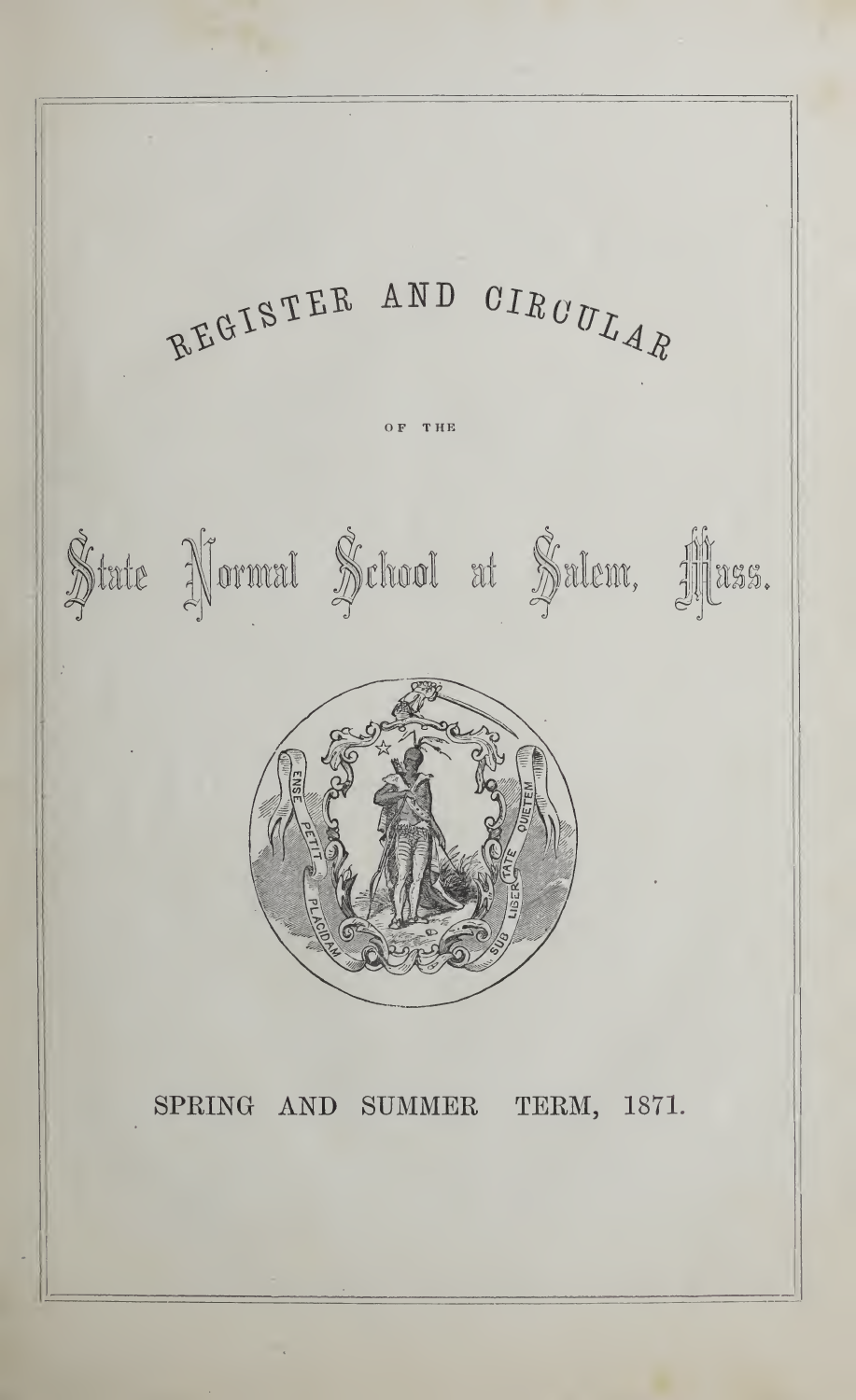÷  $\bar{\gamma}$  $\ddot{\phantom{0}}$  $\sim 100$  km s  $^{-1}$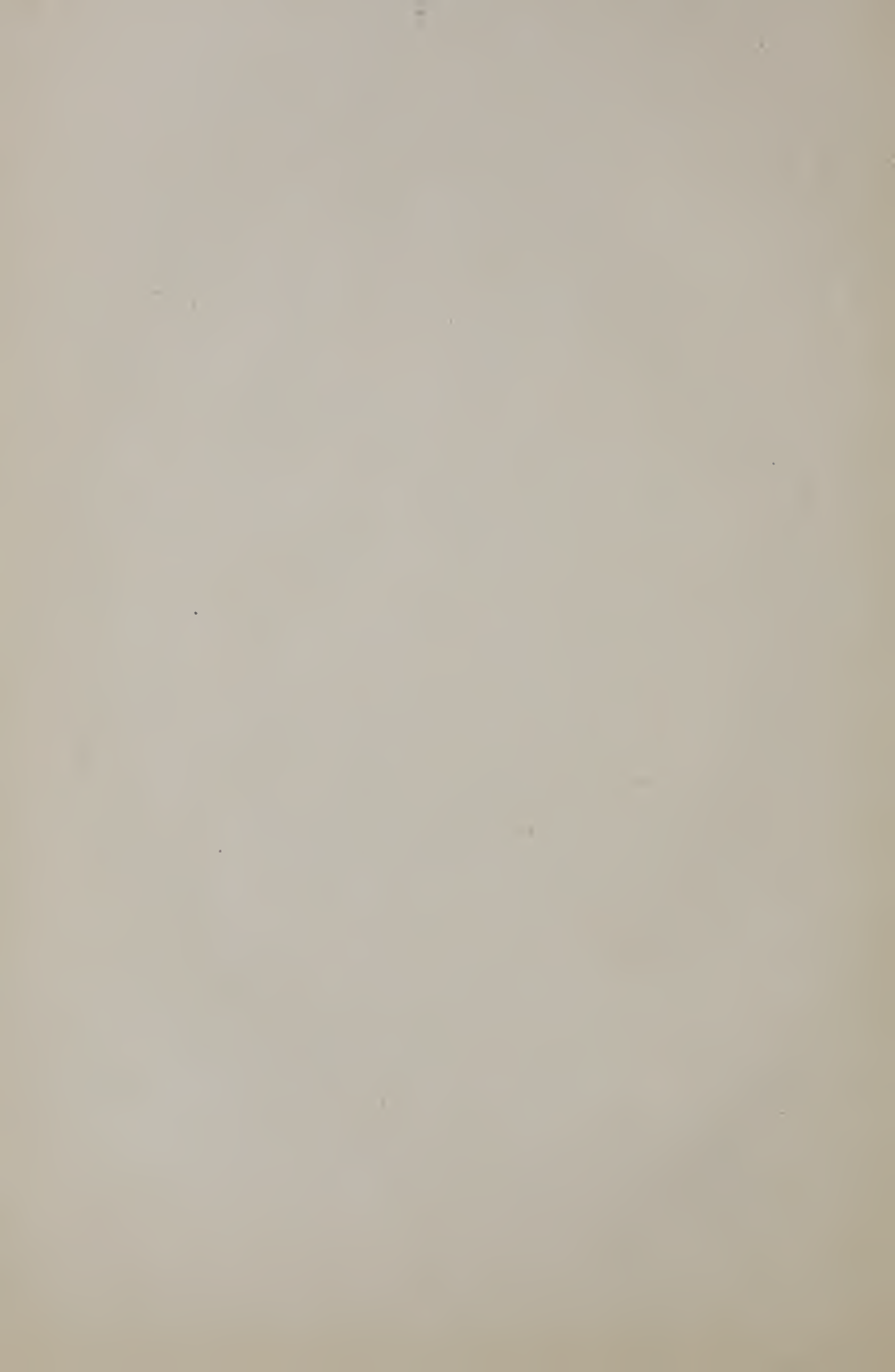# Register for the Spring and Summer Term, 1871.

 $\overline{3}$ 

 $CCOOROOR$ 

## BOARD OF EDUCATION.

His Excellency, the Governor. HIS HONOR; THE LIEUTENANT GOVERNOR. Hon. EMORY WASHBURN, LL.D., Cambridge. Rev. Samuel T. Seelye, D.D., Easthampton. JOHN D. PHILBRICK, A. M., Boston. DAVID H. MASON, A. M., Newton Centre. HON. HENRY CHAPIN, Worcester.

Rev. A. A. Miner, D.D., Boston. Gardiner G. Hubbard, A. M., Cambridge. Rev. William Rice, A. M., Springfield.

Hon: JOSEPH WHITE, LL. D., Sec'y and Treas'r. Rev. Samuel C. Jackson, D.D., Assist. Sec'y. ABNER J. PHIPPS, A. M., Agent, West Medford.

# BOARD OF VISITORS.

 $-0$ - $-$ 

Rev. A. A. MINER, D. D., Boston. | Hon. JOSEPH WHITE, LL.D., Boston.

#### INSTRUCTORS.

 $\mathbf{0}$ 

Daniel B. Hagar, A. M., Principal. Ellen M. Dodge. Mary E. Webb. Caroline J. Cole. Mary N. Plumer.

SOPHIA O. DRIVER. M. Isabella Hanson. Harriet L. Martin. E. Maria Upham. MARY A. CURRIER, Teacher of Elocution.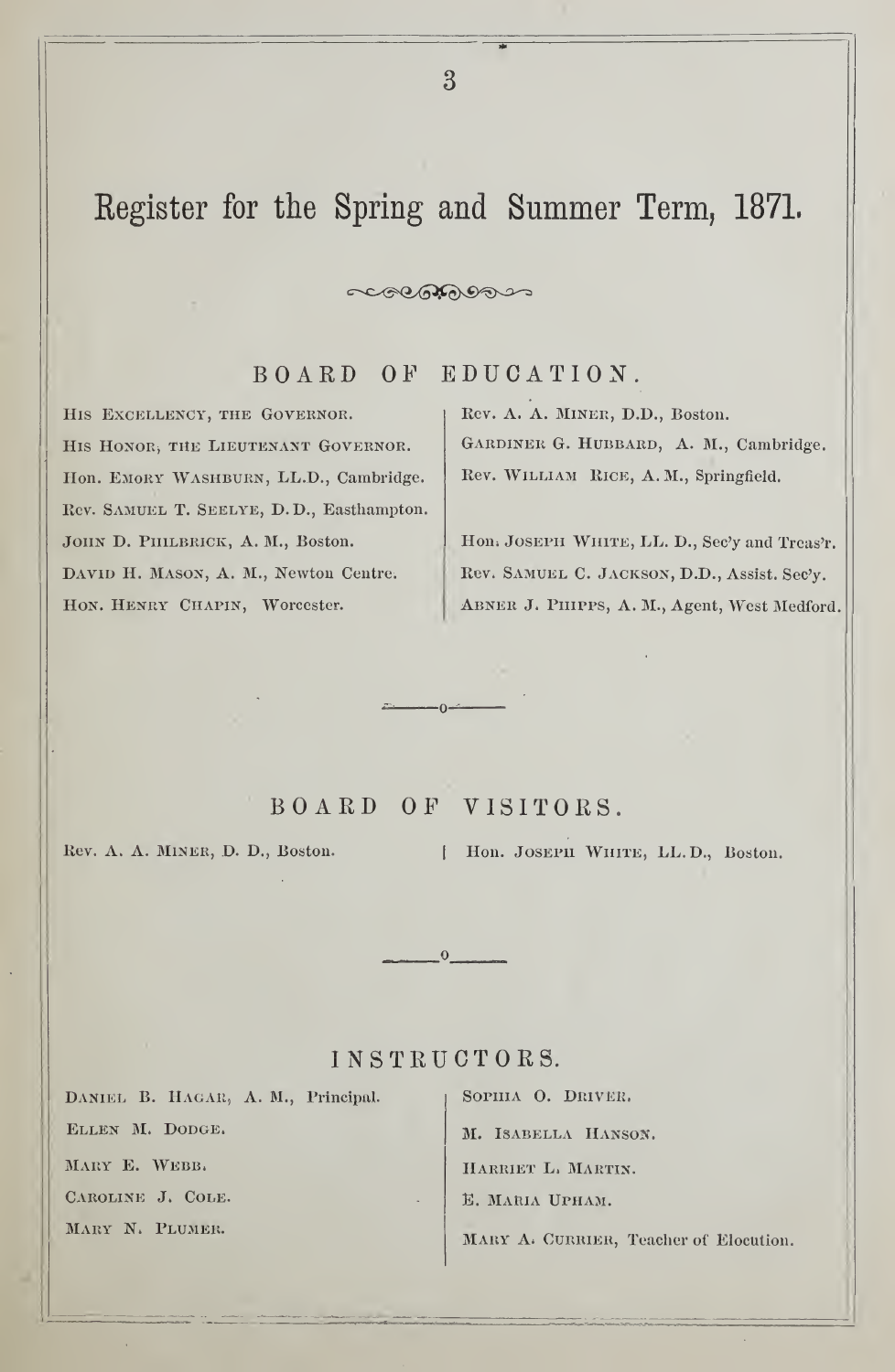# STUDENTS.

# Advanced Class.

Harriet D. Bowen, Salem. Marietta Clarke, Topsfield.

Justine F. Proctor, Gloucester. E. Adelaide Towle, Newburyport.  $\overline{4}$ 

# Class<sub>2</sub>

Amy G. Brown, Stoncham. Caroline O. Brown, Danvers. Virginia A. Clarkson, Newburyport. Emma F. Ciifford, Lynn. Mary E. Cloutman, Salem. Annie C. Coburn, Charlestown. Gertrude M. Colgate, Mac Gregor, Io. Ella J. Corthell, Hingham Centre. Lizzie L. Cutting, Cohasset. Lucy C. Eliott, Charlestown. Adele E. Fabens, Salem. M. Isabel Farrant, Salem. Eliza C. Flower, New Orleans, La. Sarah J. Fuller, Hartland, Me. Sarah M. Girdler, Beverly. A. Belle Gould, Chelsea. Hannah M. Harris, Marblehead. Eva E. Howlett, Saugus. Elizabeth N. Jones, Georgetown. Frances Jones, Lynn. Ella M. Kemp, No. Cambridge.

Jennie W. Kennedy, Milton. Susan F. Kimball, No. Andover. Drusilla S. Lothrop, Cohasset. Eleanor M. Magee, Revere. Sarah E. Morgan, Oakham. Ella L. Munroe, Lynnfield. Anna F. Newhall, Sangus Centre. Martha W. Pedrick, Beverly. Clara E. Phelps, Revere. Jane E. Shedd, Oakham. Mary R. Staton, Lynn. Ellen M. Stiles, Middleton. Hannah C. Swift, Yarmouth Port. Laura J. Symonds, Salem. Helen F. Teel, Peabody. Emma M. Tonks, Malden. Evelyn M. Walton, Saugus Centre. Georgiana Walton, Saugus. Irine S. Wardwell, Andover. Annie L. Wilkins, Middleton. 41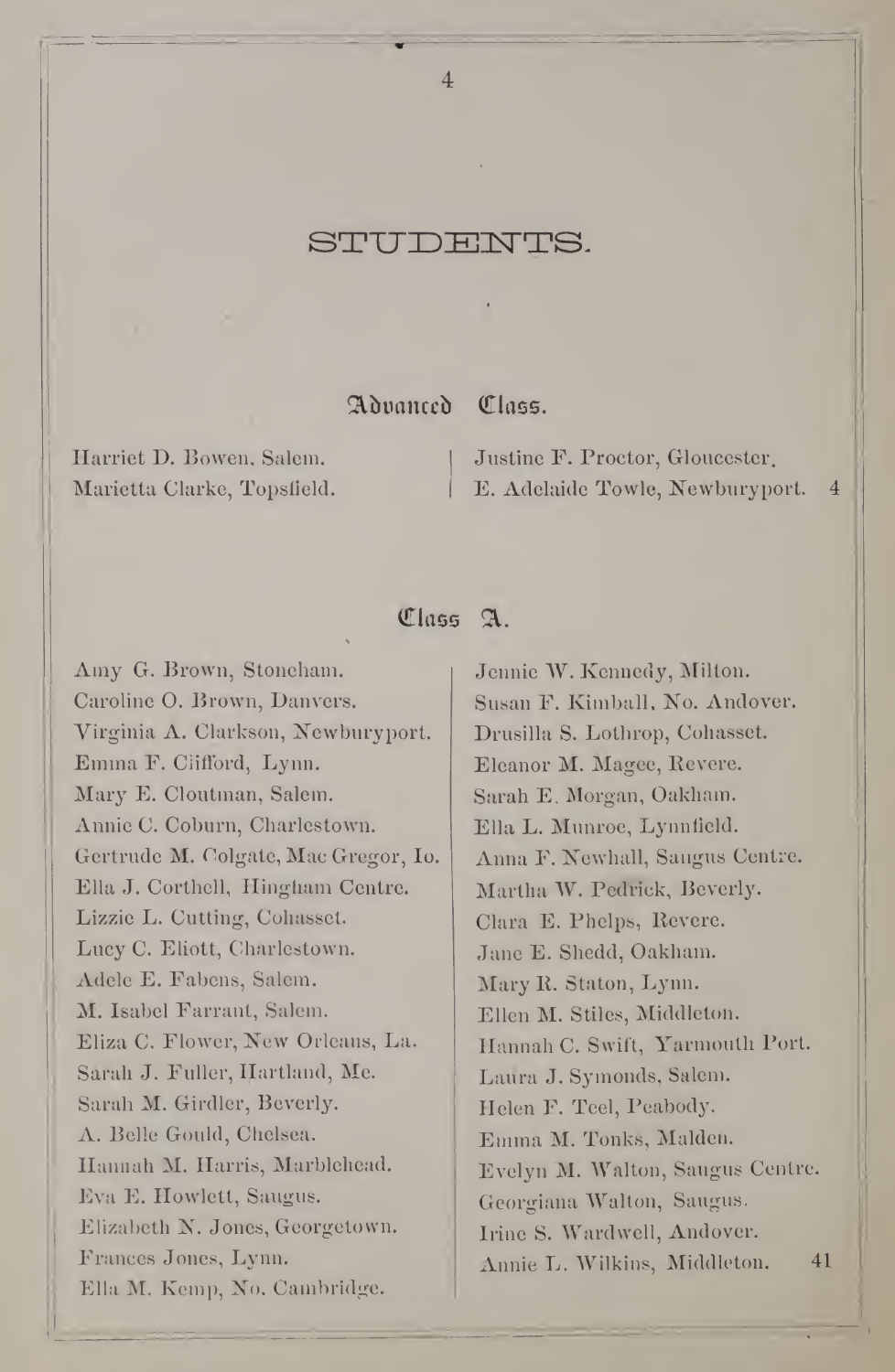# $\mathcal{O}$ lass  $\mathcal{B}$ .

5

Ida C. Allen, Dover, N. H. Kate E. Batchelder, Salem. | Mary A. Manning, Andover. Helen F. Baker. Lowell. Frances E. Morrill, Lowell. Abbie M. Crossman, Swampscott. | Ettie M. Oliver, East Saugus. Ida C. Currier, Middleton. | Lucy E. Parsons, Salem. Susannah Hathorne, Salem. Elvina H. Smith, Beverly. Sarah L. Hitchings, Saugus. | Marianna Smith, Salem. Laura H. Lake, Topsfield. Mary E. Wilkins, Peabody. Mary M. Lamson, Lowell. Henrietta Woods, Winchester. 29 Julia E. Leighton, Lowell.

# Sarah N. Littlefield, Salem. Clara George, East Boston. Mary E. Poore, South Lawrence. Annie M. Greenough, Salem. | Effie B. Richardson, W. Gloucester. Emily D. Haskell, Kockport. Elizabeth J. Simmons, Boston. Eliza J. Kidder, Saugus. Julia E. Thompson, Fall River. Emma G. Knapp, Fitchburg. Elizabeth B. Wetherbee, Boston.

# Class C.

Abbie S. Abbott, No. Heading. Annie E. Emery, Lowell. Harriet D. Allen, Salem. (Clara C. Farnham, East Saugus.) Mary A. Ballard, Wakefield. Mary A. Forness, Peabody. Georgiana A. Bell, Maplewood. Emma A. Foye, Methuen. Mabel E. Blake, No. Andover. | Lucy I. Garrett, Lowell. Emma J. Bowker, Charlestown. | Frances C. Gavett, Salem. Annie A. Boyle, Salem. Mary A. Griffing, Ipswich. A. Estelle Bridge, Haverhill. Annie S. Harlow, Lowell. Susan E. Chapman, No. Reading. | Alice S. Hatch, Charlestown. Mary Clough, Wentworth, N. H. Annie Horne, Wolfboro', N. H. Ellen J. Collar, Brookfield. Lucy E. James, Haverhill. S. Frances Couch, Newburyport. | Georgiana Lewis, Lynn. Margaret E. Currier, Lynn. | Lydia A. Lord, Peabody. Hannah B. Danforth, Lynnfield. Ella L. Manning, Salem. Eva M. Davis, Salem. Amelia A. L. Merriman, Kingston. Lizzie A. P. Emerson, No. Tewksbury. Lizzie G. Millett, Salem.

Mary E. Bray, Marblehead. Sarah A. Greene, Kensington, N. H.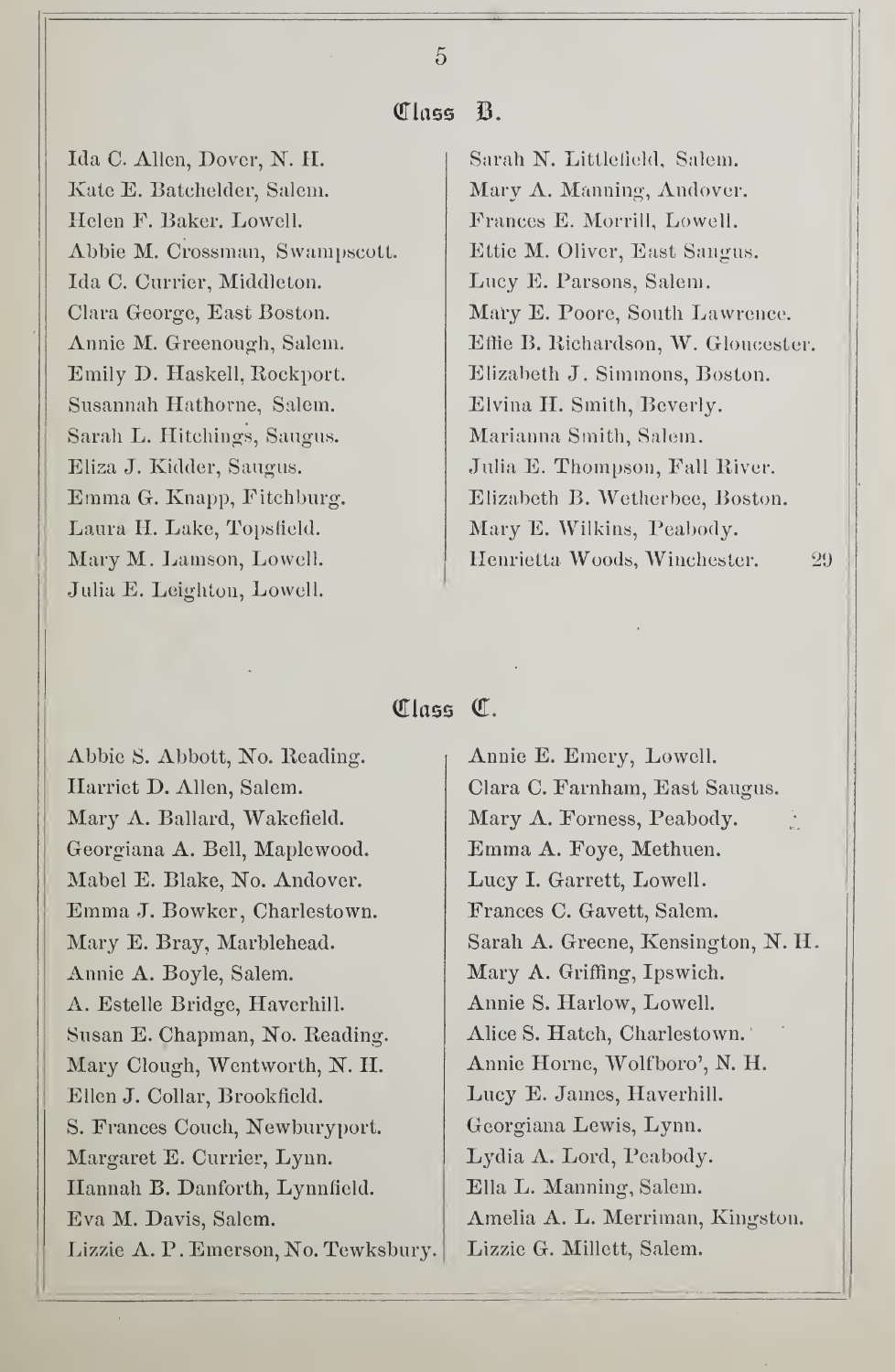Leanette L. Mills, Loudon Ridge, N.H. | Sarah C. Robinson, Nantucket. Eunice E. Morse, Georgetown. Abbie L. Sargent, Lowell. Ida M. Oliver, East Saugus. 1da A. Shattuck, Marblehead. Minnie E. Parsons, Montclair, N. J. Harriet E. Smith, Winchester, N. H. Helen L. Pease, Salem. Caroline S. Taylor, Hinsdale N. H. Lucy E. Perley, Georgetown. Delia Weeks, Salem. Sarah W. Pickering, Salem. Sarah A. York, Lynn. 49 Clara J. Reynolds, No. Andover.

# Class **D**.

Alice H. Abbott, Malden. Helen B. Munroe, So. Lynnfield. Ardelle Allard, Salem. Eliza J. Murphy, Salem. Effie J. Batchelder, No. Reading. | Emma C. Perkins. Wakefield. Adelaide A. Betts, Chelsea. Minnie O. Pickering, Salem. Mary M. Bosworth, Lynn. Hannah S. Prime, Salem. Elizabeth Brown, Milford, N. H. Mary C. Putnam, Danvers. Minnie H. Fernald, Franklin, Kucy A. Stentiford, Salem. Mary W. French, Danvers Centre. | Hattie M. Stetson, Salem. Kate D. Gould, Salem. **Lizzie D. Stickney, Danversport.** Ella S. Greenfield, Rochester, N. H. | Emily R. Treadwell, Salem. Lilla J. Greenhalge, Lowell. Flora C. Waldron, East Saugus. Arvilla Hardy, Ossipee, N. H. Sarah P. Webster, Chester, N. H. Rebecca T. Hawkes, Saugus Centre. | Louisa S. Welch, Topsfield. Ellen E. Kendall, Dunstable. Abigail F. Wilson, Peabody. 29 Sarah J. Kimball, Peabody.

Number of pupils in attendance the present term  $\qquad$  . . . . . . . . 152 .

»

#### 6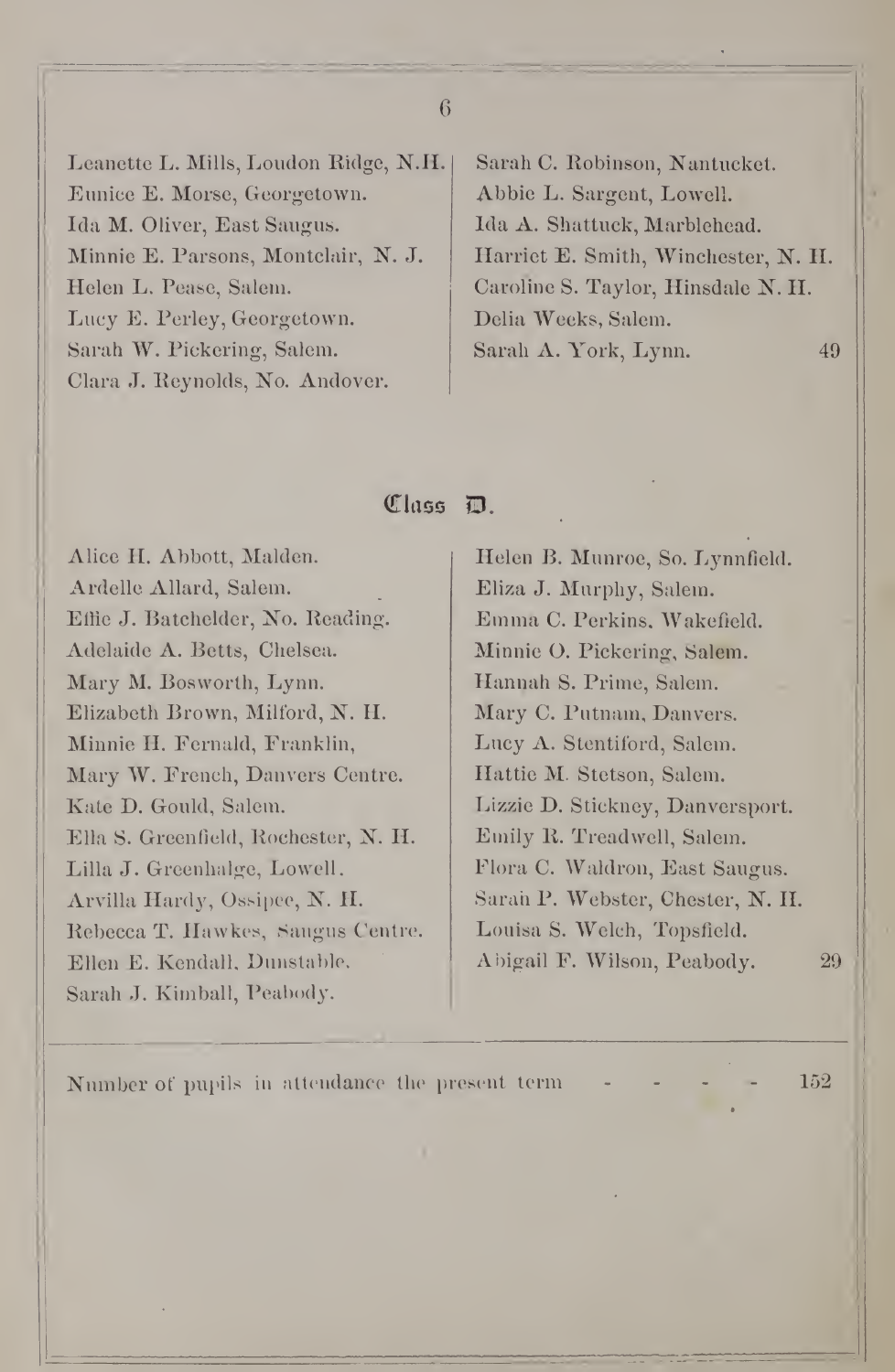# STATE NORMAL SCHOOL....SALEM, MASS.

This Institution was established by the Commonwealth of Massachusetts, with the liberal co-operation of the City of Salem and the Eastern Railroad Company, for the direct preparation of Female Teachers to instruct in the Common and High Schools required by law. It is under the charge of the State Board of Education, and of a special Board of Visitors. During the period that has elapsed since the reception of the first Class, in September, 1854, one thousand four hundred Ladies have been members of the School ; and of these, six hundred and twenty-one have received diplomas, upon the honorable completion of the prescribed course of study.

#### $S$ chool Year and Terms.

The School Year is divided into two terms, each containing nineteen weeks of study, with a week's recess near the middle of the term.

The next Term will commence on Tuesday, August 29, 1871, and will close on Tuesday, January 16, 1872.

The present term will close on Friday, June 30, 1871, with public $\top$ exercises of Examination and Graduation, commencing at 9 o'clock, A. M.

#### $\mathbb R$  d  $m$  (s  $s$  f o  $n$ ).

Candidates for admission must be at least sixteen years of age ; must present a satisfactory certificate of good moral character; must declare their full intention of faithfully observing the regulations of the School, during their connection with it, and of afterwards teaching in the public schools of Massachusetts ;\* and must

\* Ladies designing to teach in other States or in private schools may be admitted by paying #15 a term for tuition.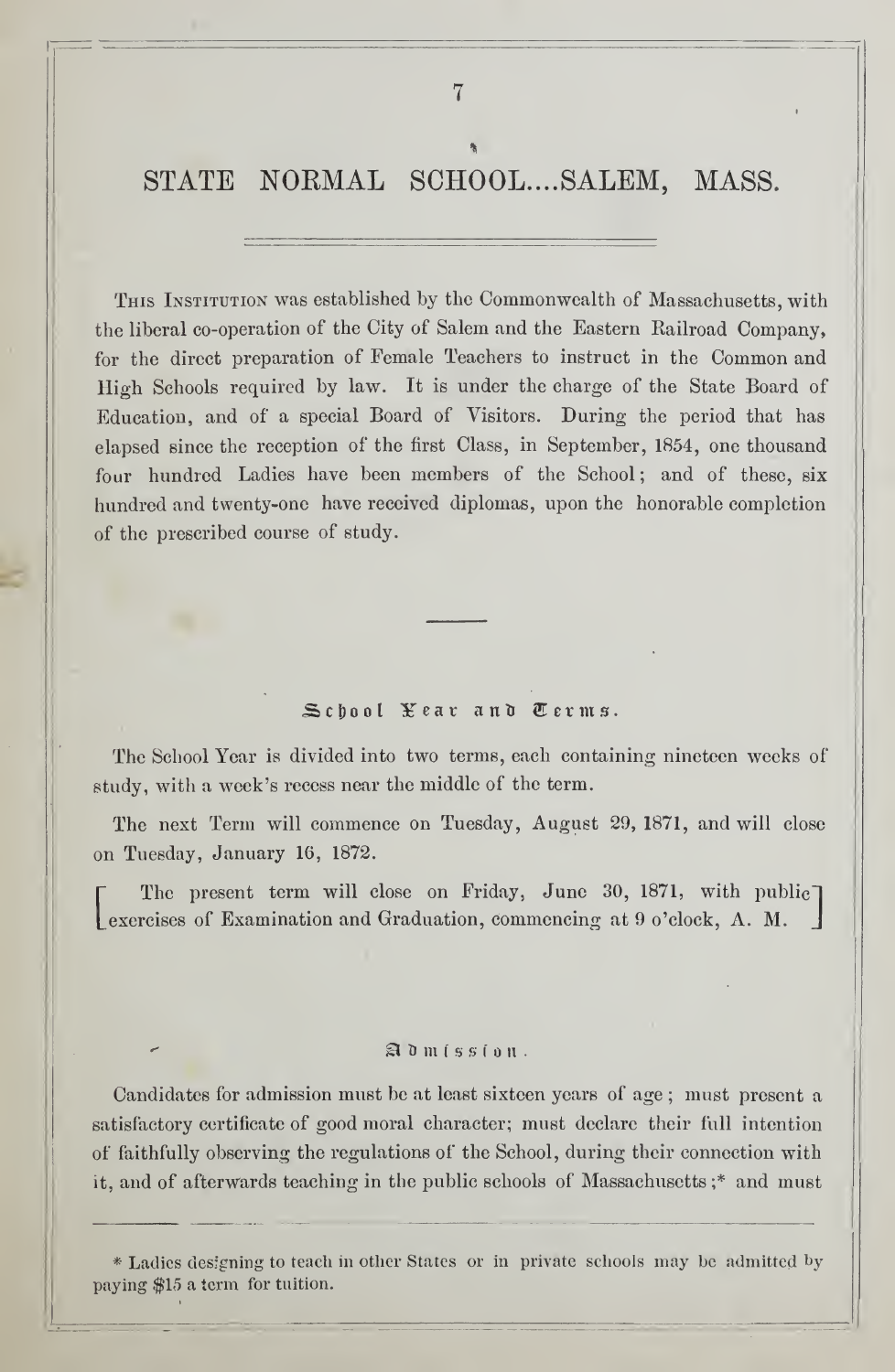pass a satisfactory examination in Reading, Spelling, Defining, Writing, Arithmetic, English Grammar, Geography, and the History of the United States- A greater age and higher attainments than those prescribed, with some experience in teaching, render the course of study in the Institution still more useful.

The Examination for admission takes place on Tuesday, the first day of each term, commencing at 9 o'clock, A. M. Except in extraordinary cases, no one is examined later in the term.

#### Course of Study.

The Board of Education, by a vote passed January 0, 1800, prescribed the following Course of Study for the State Normal Schools :

" The time of the course extends through a period of two years; and is di vided into terms of twenty weeks each, with daily sessions of not less than five hours, five days each week.

#### BRANCHES OF STUDY TO BE PURSUED.

#### First Term.

- 1. Arithmetic, oral and written, begun.
- 2. Geometry, begun.
- 3. Chemistry.
- 4. Grammar and Analysis of the English Language.

#### Second Term,

- 1. Arithmetic completed; Algebra begun.
- 2. Geometry completed; Geography and History begun.
- 3. Physiology and Hygiene.
- 4. Grammar and Analysis completed.
- 5. Lessons once or twice a week in Botany and Zoology.

#### Third Term.

- 1. Algebra completed; Book-keeping.
- 2. Geography and History completed.
- 3. Natural Philosophy.
- 4. Rhetoric and English Literature
- 5. Lessons once or twice a week in Mineralogy and Geology.

#### Fourth Term.

- 1. Astronomy.
- 2. Mental and Moral Science,—including the principles and art of Reasoning.
- 3. Theory and Art of Teaching,—including:
	- ( I. ) Principles and Methods of Instruction.
	- (2.) School Organization and Government.
	- (3) School Laws of Massachusetts.
- 4. The Civil Polity of Massachusetts and the United States.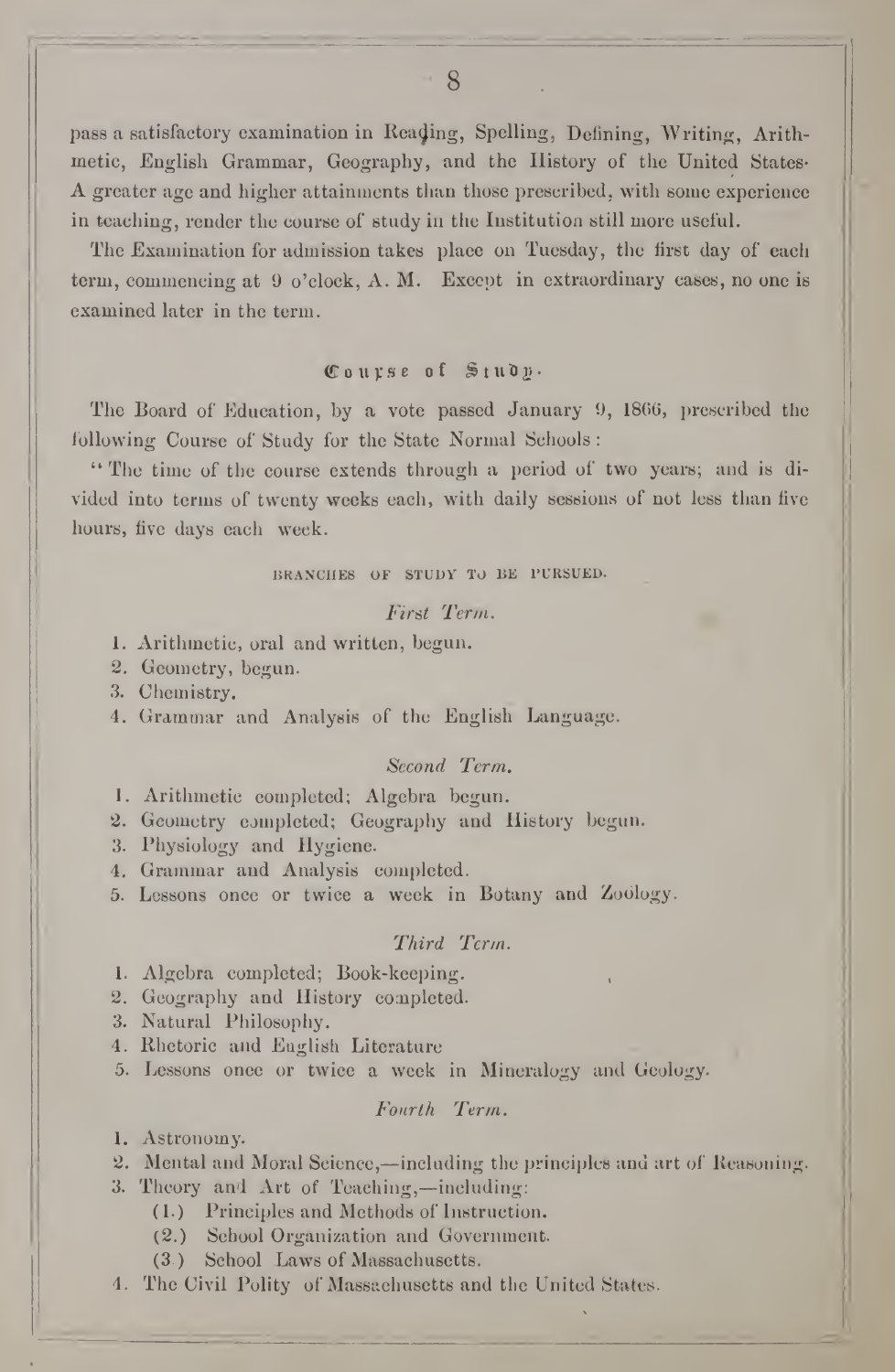In connection with the foregoing, constant and careful attention to be given throughout the course to drawing and delineations on the blackboard ; music spelling, with derivations and definitions ; reading, including analysis of sounds and vocal gymnastics ; and writing.

The Latin and French languages may be pursued as optional studies, but not to the neglect of the English course.

General exercises in composition, gymnastics, object lessons, &c., to be con ducted in such a manner and at such times as the Principals shall deem best.

Lectures on the different branches pursued, and on related topics, to be given by gentlemen from abroad, as the Board or the Visitors shall direct, and also by the teachers and more advanced scholars.

The order of the studies in the course may be varied in special cases, with the approval of the Visitors." '

#### Adbanced Course.

Graduates of the regular course who desire to prepare themselves for the higher departments of teaching, are permitted to take an advanced course, which occupies two years, and includes instruction and training in the Latin^ French, and German languages, the higher mathematics, and the other branches required to be taught in the high schools of Massachusetts.

#### §lims ani> |t);ctI)obs of ^tubjr anb Spraining.

The ends chiefly aimed at in this school are, the acquisition of the necessary knowledge of the Principles and Methods of Education, and of the various branches of study, the attainment of skill' in the art of teaching, and the general development of the mental powers.

From the beginning to the end of the course, all studies are conducted with especial reference to the best ways of teaching them. Recitations, however excellent, are not deemed satisfactory unless every pupil is able to teach others that which she has herself learned. In every study the pupils in turn occupy temporarily the place of teacher of their classmates, and are subjected to their criticisms as well as those of their regular teacher. Teaching exercises of various kinds form a large and important part of the school work. During the Senior term, object lessons are given to classes of primary school children, so that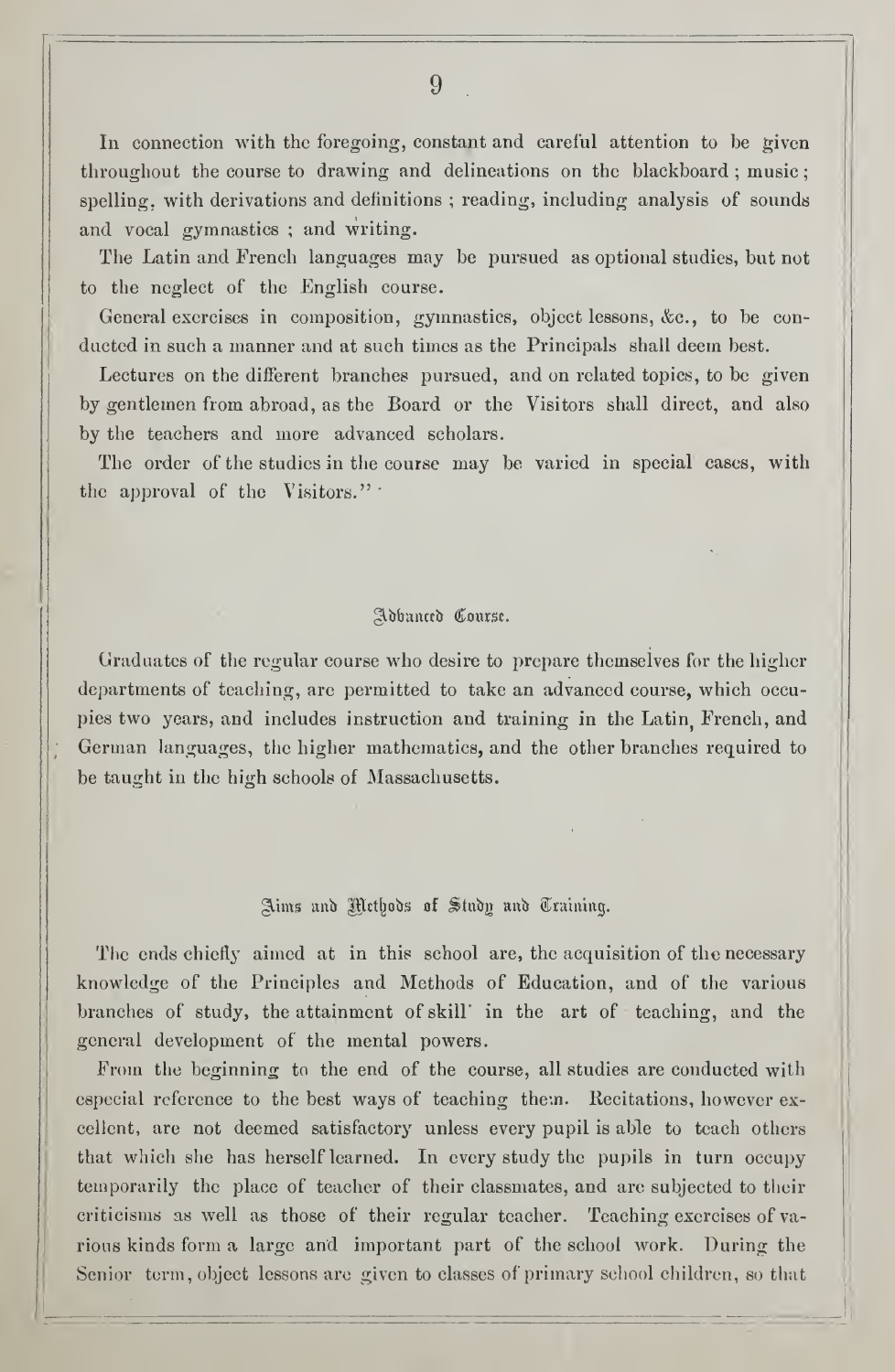every pupil obtains, before graduating, considerable experience in teaching children to observe, think, and give expression to thought.

Nearly all the studies are conducted upon the topical plan. Text-books are used, to a large extent, as books of reference. The committing of text-books to memory is avoided as far as possible, the scholars being trained to depend upon thoughts rather than words.

A great object of the school is to make the pupils investigate, think, and speak for themselves ; to make them independent, self-reliant, and ready to meet whatever difficulties may arise.

## Niscipline.

The discipline of the school is made as simple as possible. Pupils are ex pected to govern themselves ; to do without compulsion what is required, and to refrain voluntarily from all improprieties of conduct. Those who are unwilling to conform cheerfully to the known wishes of the Principal and hie Assistants, are presumed to be unfit to become teachers.

It is not deemed neceseary to awaken a feeling of emulation in order to in duce the scholars to perform their duties faithfully. The ranking of scholars according to their comparative success in their studies, is not here allowed. Faithful attention to duty is encouraged for its own sake, not for the purpose of obtaining certain marks of credit.

#### Promotions and Graduations.

Promotions from one class to another are made at the close of each term by means of thorough written examinations. These examinations include every study pursued during the term, and the result in each study must be satisfactory to entitle the pupil to advance to the study next in order. A general failure on the part of the pupil compels her to retake the entire work of the term. In cases of partial failure, reexaminations are allowed. In the Senior term, a special examination is had in all the branches taught in the common schools, and only those who pass it successfully are permitted to graduate. Young ladies who possess good natural abilities and right habits of study, find no serious difficulties in passing the required examinations.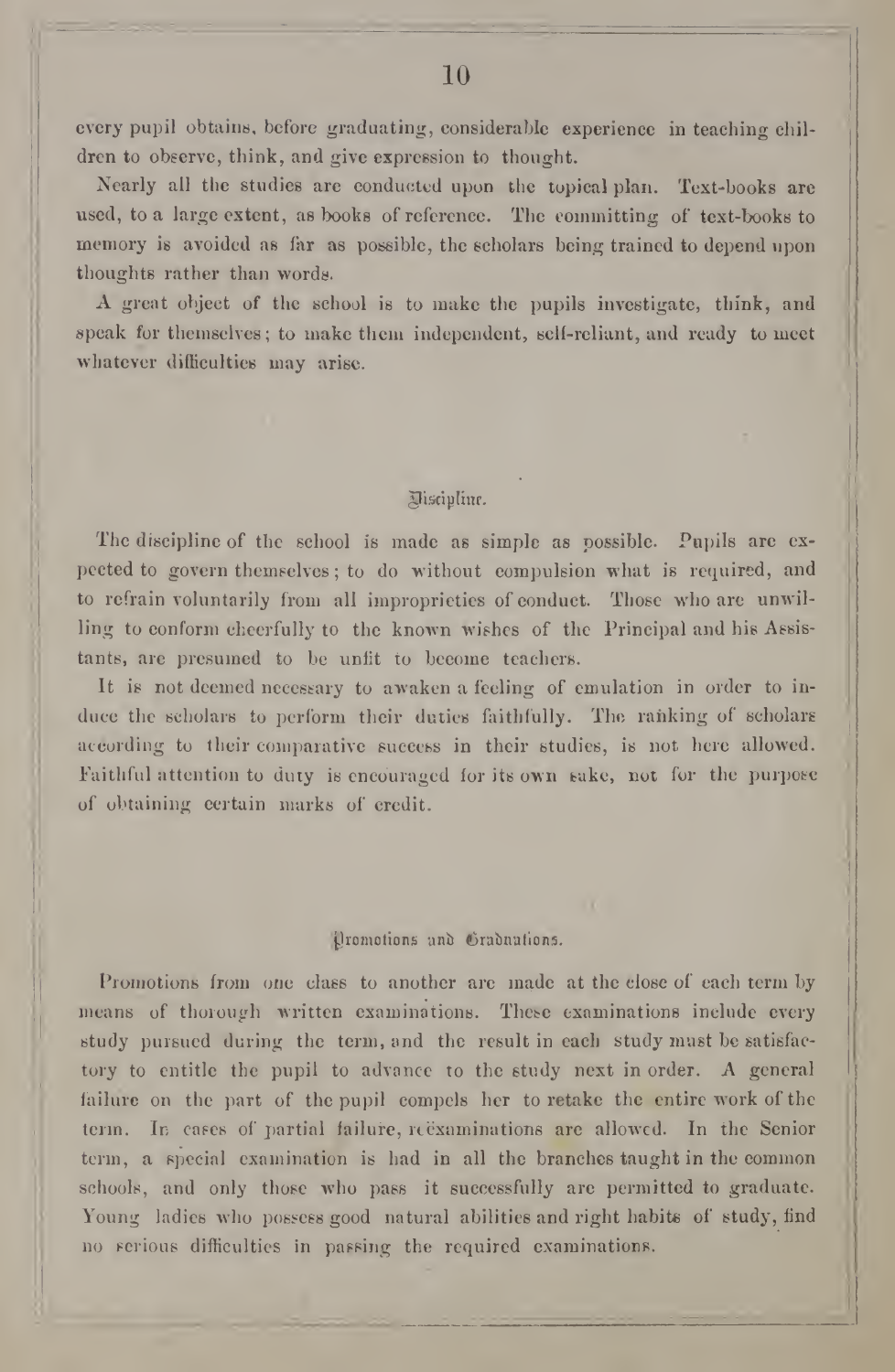The Institution has a valuable Library, containing, in works for general reference and reading, and in text-books, about eight thousand volumes. It has, also, a fair supply of philosophical apparatus, and <sup>a</sup> Mueeum containing a large collection of specimens illustrating various departments of science.

The friends of the higher education of women can confer <sup>a</sup> great benefit upon the Institution by making donations to its Library and Museum. Any aid in this direction will be gratefully acknowledged.

#### .<br>Essex Institute and Peabedy Academy ef Science.

The important advantages offered by these well known and most useful Institutions are freely enjoyed by the members of the Normal School. The large, and, in some respects, unequalled Museum and Cabinet belonging to the Institute and Academy, affords rare opportunities for studies in various departments of Science ; and the instruetive meetings of the Essex Institute for the discussion of Historical and Scientific subjects, possess great value for all who are interested in the study of History and of Nature.

#### Expenses, Aid, &c.

Tuition is free to those who comply with the condition of teaching in the public schools of Massachusetts, wherever they may have previously resided. A small fee (\$2.00) is paid by each pupil at the beginning of the term, for incidental ex- ,penses.

The text-books required are mostly furnished without charge from the School Library. It is recommended, however, that pupils should bring with them, for purposes of reference and comparison, the text-books which they have already studied ; and they should especially be provided with a Bible, a Dictionary, and a recent Atlas.

The price which is paid by the pupils for board, (not usually including washing, or separate fire and lights,) varies from \$4.00 to \$5.00 per week, ac cording to the accommodations furnished. Pupils who prefer to board themselves cam obtain good rooms for one dollar a week.